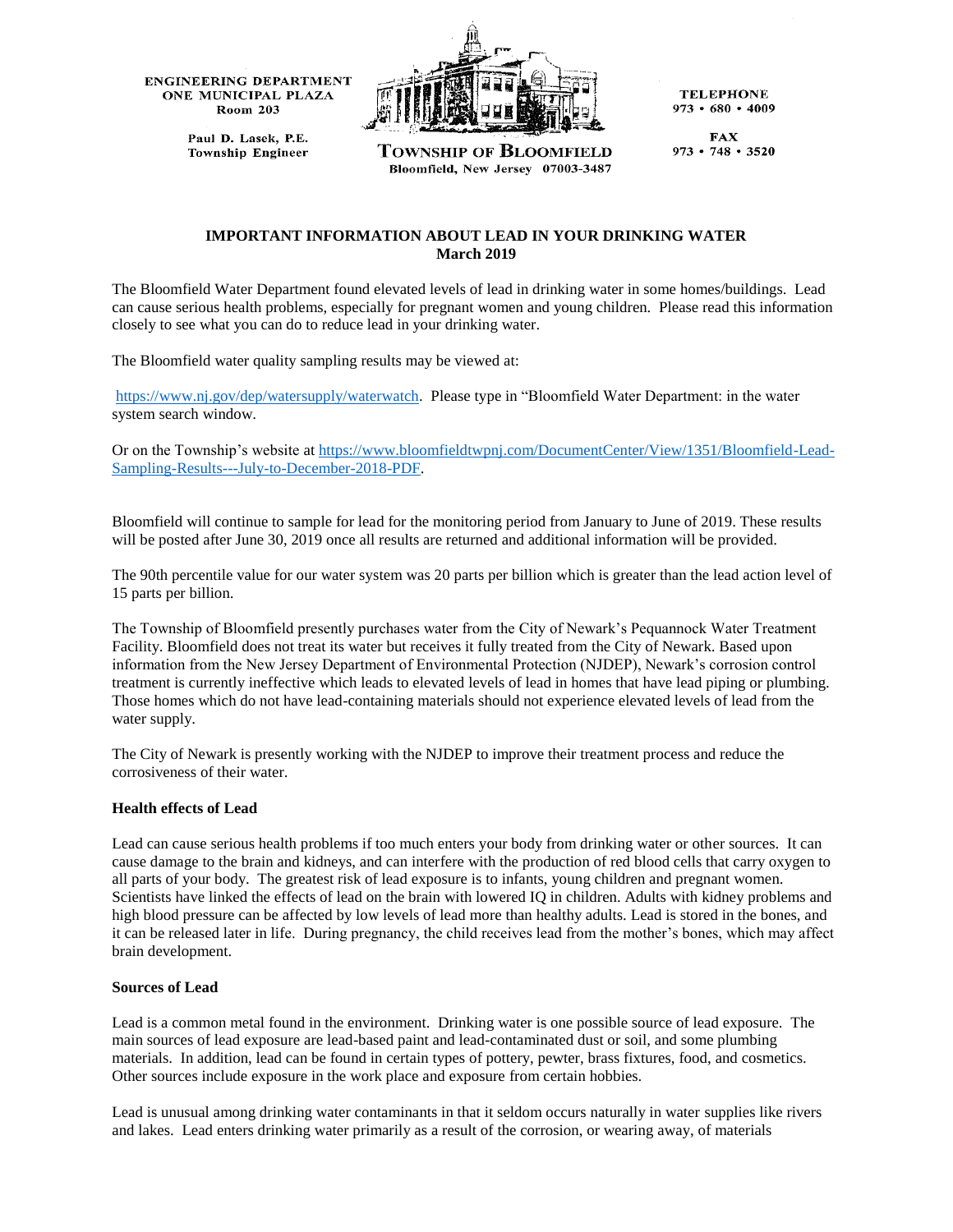containing lead in the water distribution system and household plumbing. These materials include lead-based solder used to join copper pipe, brass and chrome-brass faucets, and in some cases, pipes made of lead that connect houses and buildings to water mains (service lines).

New brass faucets, fittings, and valves, including those advertised as "lead-free", may contribute lead to drinking water. The law currently allows end-use brass fixtures, such as faucets, with up to 0.25 percent lead to be labeled as "lead free". However, prior to January 4, 2014, "lead free" allowed up to 8 percent lead content of the wetted surfaces of plumbing products including those labeled National Sanitation Foundation (NSF) certified. Consumers should be aware of this when choosing fixtures and take appropriate precautions.

EPA estimates that up to 20 percent of a person's potential exposure to lead may come from drinking water. Infants who consume mostly formula mixed with lead-containing water can receive 40 to 60 percent of their exposure to lead from drinking water.

When water stands in Lead pipes or plumbing systems containing lead for several hours or more, the lead may dissolve into your drinking water. This means the first water drawn from the tap in the morning, or later in the afternoon if the water has not been used all day, can contain fairly high levels of lead.

### **Steps you can take to reduce exposure to lead in drinking water**

**1. Run the water to flush out lead.** Let the water run from the tap before using it for drinking or cooking any time the water in a faucet has gone unused for more than six hours. The longer the water resides in plumbing the more lead it may contain. Flushing the tap means running the cold-water faucet for about 15-30 seconds. Although toilet flushing or showering flushes water through a portion of the plumbing system, you still need to flush the water in each faucet before using it for drinking or cooking. Flushing tap water is a simple and inexpensive measure you can take to protect your health. It usually uses less than one gallon of water.

Regarding flushing of water, for those with known lead service lines, lead interior plumbing materials, or those customers with sample results greater than 15 parts per billion, the following should strongly be considered:

- **Flushing may not reduce lead levels in drinking water from those with lead service lines or unknown service lines.** Those customers should consider using bottled water or a point of use (POU) water filter that is certified by the National Sanitation Foundation (NSF) International to reduce lead until further notice. The Township of Bloomfield is currently providing such filters to residents free of charge. However, the Township has sampled water from taps that have been run for several minutes and found that the vast majority of lead levels do drop below 15 ppb, but there is no safe level of lead in drinking water.

# - **Flushing remains an effective means of reducing exposure for those without lead service lines or plumbing.**

2. Prior to the POU filters being installed, for those with known or unknown lead service lines, the New Jersey Department of Health recommends that bottled water be used for infants who are being fed with formula, and for all children under the age of six. Use cold water for cooking and preparing baby formula. Do not cook with or drink water from the hot water tap. Hot water can dissolve lead more quickly than cold water. If you need hot water, draw water from the cold tap and then heat it. Do not use water from the hot water tap to make baby formula.

# **3. Do not boil water to remove lead. Boiling water will not reduce lead.**

**4. Look for alternative sources or treatment of water.** The Township of Bloomfield is presently providing water filters at no cost for any resident who provides a lead sample to the Health Department. You can sign up for this program by contacting the Bloomfield Health Department at 973-680-4024. You will be provided with a lead sample test kit and be signed up for a free water filter.

If you do not wish to participate in this program, you may want to consider purchasing bottled water or a water filter. Be sure the filter is approved to reduce lead or contact NSF International at 1-800-NSF-8010 or www.nsf.org for information on performance standards for water filters. Be sure to maintain and replace a filter device in accordance with the manufacturer.

**5. Get your child tested.** Note that the New Jersey Department of Health recommends that children under the age of six have their blood lead levels screened as soon as possible regardless of previous blood lead testing history by their primary health care provider and include information on how testing can be done for free by the local health